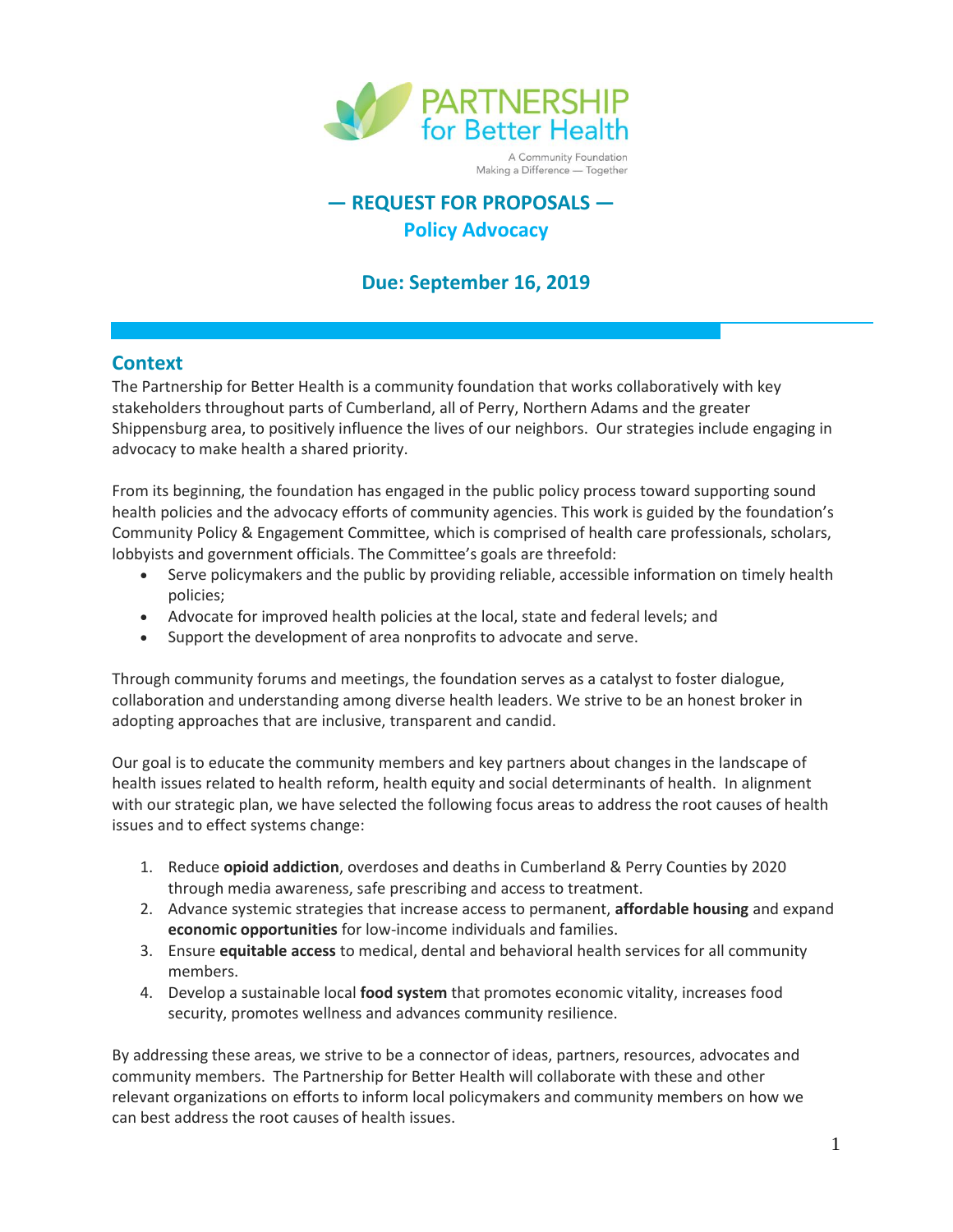## **Project Focus**

The purpose of this RFP is to engage a government/public relations firm/professional consultant to assist the Partnership for Better Health and our Community Policy and Engagement Committee in developing a systematic approach to build the policy advocacy capacity of partner organizations in our geographic region:

- Develop a systematic process for identifying and promoting reliable sources for calls to action that align with the Partnership's mission and priorities.
- Develop strategies that align with our capacity to advance efforts for at least each priority focus area, linking to Social Determinants of Health and/or Health Equity.
- Develop suggested ways to include funding for advocacy activities of local and potentially state nonprofit partners into our grantmaking offerings

Our anticipated outcomes are as follows:

- The Partnership has a clear approach and messaging strategy for ongoing advocacy work through grantmaking and direct advocacy;
- Improved relationships with elected officials and/or administrative leaders; and
- Increased advocacy capacity among grantees (measure to be determined based upon grantmaking strategy to be determined).

We seek a consultant that brings deep expertise in guiding the advocacy work of nonprofit organizations and familiarity with 501(c)(3) limitations in lobbying. Consultants with significant experience working on health-related advocacy efforts in Pennsylvania, and specifically with communications to state and local elected officials, are encouraged to apply. Proposals are due on September 16, 2019, to the Partnership for Better Health. A scope of work, proposal requirements, project timeline and application instructions are shared below.

### **Scope of Work**

Proposed bids should include two project phases. The first phase is expected to last two months and encompass project planning and strategy development. The second phase is anticipated to last up to 9 months and feature project implementation. Projects may focus on, but are not limited to, the following steps:

#### **PHASE I PLANNING** (2 months)

- 1. Review legislative and administrative actions at the state level for last 10 years, as well as data, regarding the listed focus areas, Social Determinants of Health, and Health Equity.
- 2. Meet with Community Policy and Engagement Committee members to develop a strong understanding of the focus areas and perceived opportunities and challenges in advocacy by non-profit organizations.
- 3. Identify reliable sources for calls to action that align with Partnership mission and priorities.
- 4. Develop a dissemination plan for calls to action, or other communication, incorporating multiple channels. Tailor strategies for hard-to-reach/hard-to-engage audiences.
- 5. Craft a simple monitoring and evaluation plan.
- 6. Propose a more detailed budget for Phase II Implementation.

#### **PHASE II IMPLEMENTATION** (9 months)

1. Launch a multi-channel dissemination plan that shares critical information, tools and resources with legislative and administrative offices, in ways that are readily accessible and compelling.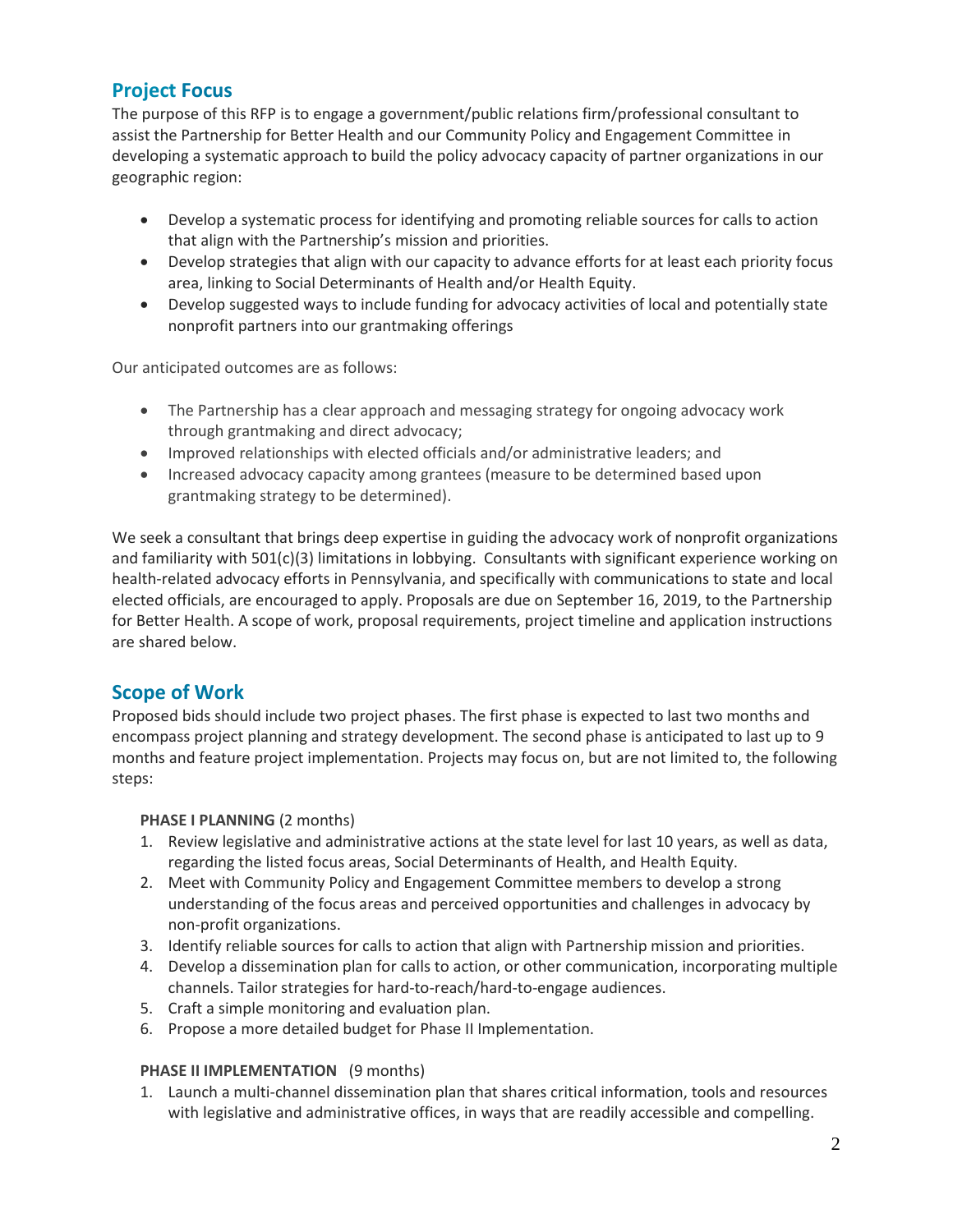- 2. Target and engage champions in the advocacy efforts.
- 3. Communicate regularly with committee members to report on progress.
- 4. Regularly gauge and report progress, and refine strategies as needed.
- 5. Summarize overall results of the strategy, consider prospects for replication in other communities and make recommendations for future efforts.
- 6. Provide recommendations on how to include funding for advocacy activities for community partners into our grantmaking offerings

Toward ensuring the campaign's success, additional ideas and adjustments related to this general scope of work are welcomed.

### **Proposal Requirements & Contact Information**

Proposals should be clear and compelling but need not be lengthy and may be 5 pages or less (excluding biographies and references). Please include the following components:

- **Qualifications:** Provide a summary explaining why your organization is well qualified for this project. Include organizational profile, length of time engaged in health-related advocacy efforts, plus examples of relevant projects.
- **Project Plan:** Describe your proposed approach. What steps will be taken to accomplish the scope of work? What will be achieved? Please also note any changes to the proposed project timeline, if recommended.
- **Evaluation Plan:** How will progress be documented and how will we know if you are successful? Describe a potentially lean but meaningful assessment plan that documents results, including, but not limited to, the following types of measures: number of resources identified with reliable calls to action; documented strategy for grantmaking in support of advocacy among community organizations.
- **Budget:** Provide a detailed budget confirming plans for the use of funds for of the project. Budget expenditures should be well justified and may not exceed \$10,000 for Phase I. Please include hourly fees (with number of hours estimated) or flat rates.
- **Biographies:** Include brief bios for key individual(s) leading the project. Describe their respective roles and responsibilities for this project. If you are selected as a finalist, you will be encouraged to bring key individuals to the interview.
- **Three References:** Please include three references and list the type of work provided for each client. Include company name, address, phone number and contact person.

| <b>Proposed Project Timeline</b>        |                         |
|-----------------------------------------|-------------------------|
| Release of RFP                          | July 1, 2019            |
| Applicants send e-mail to               | August 16, 2019         |
| carol@forbetterhealthpa.org to          |                         |
| confirm intent to apply                 |                         |
| Proposals Due                           | September 16, 2019      |
| <b>Finalists Notified</b>               | September 30, 2019      |
| <b>Finalist Interviews</b>              | Oct. 1-11, 2019         |
| Selection Announced                     | October 18, 2019        |
| <b>Anticipated Start Date</b>           | <b>November 1, 2019</b> |
| <b>Presentation to Community Policy</b> |                         |
| & Engagement Committee, 8 am            |                         |
| <b>Projected Completion Date</b>        | September 30, 2020      |

**TIMELINE & DELIVERABLES:** Projects are expected to begin November 1, 2019.